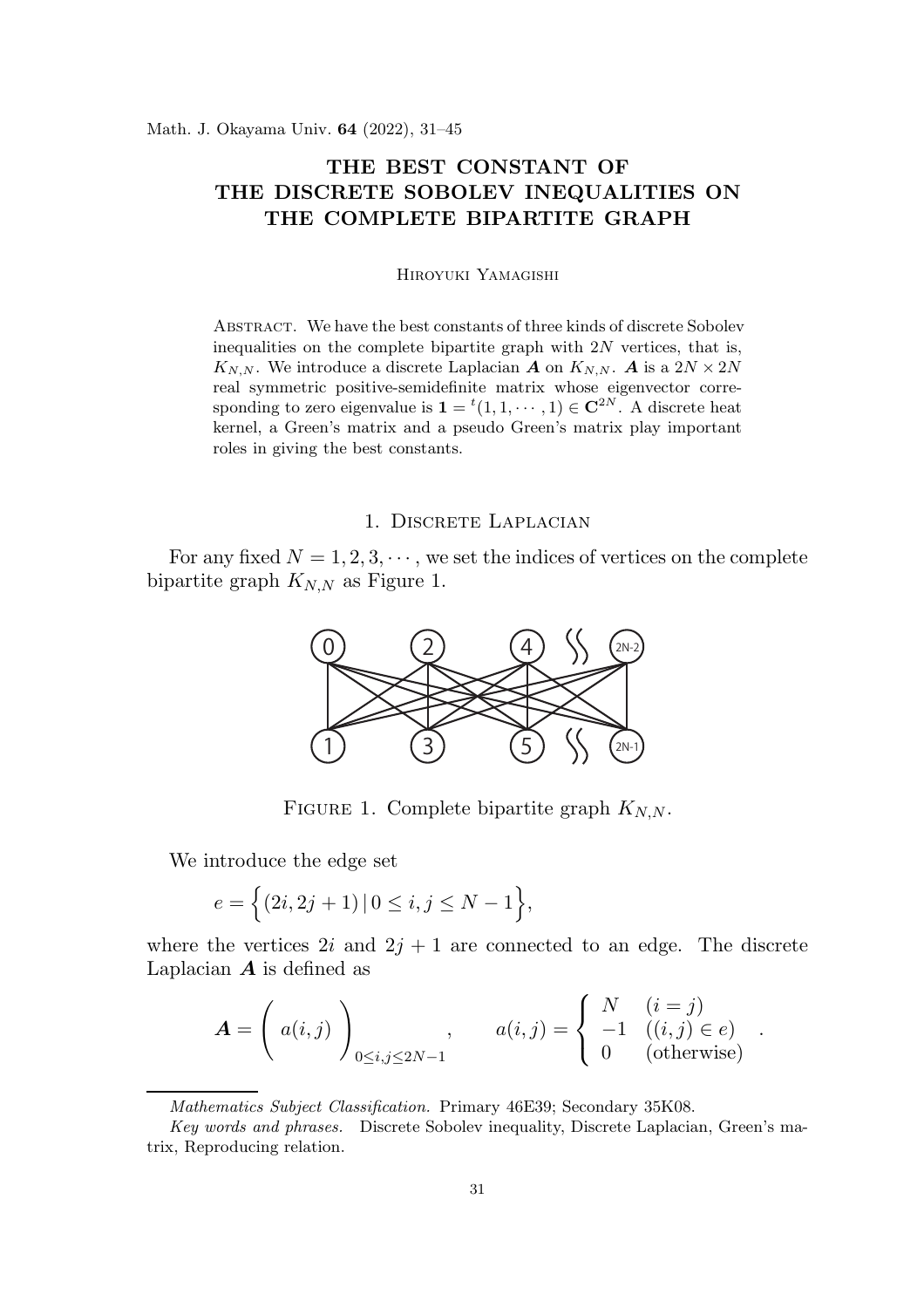A is rewritten as

(1.1) 
$$
\mathbf{A} = \left( N\delta(i-j) - \sum_{k=0}^{N-1} \delta(i-j+2k+1) \right)_{0 \le i,j \le 2N-1},
$$

where the delta function

$$
(1.2) \quad \delta(i) = \begin{cases} 1 & (\text{Mod}(i, 2N) = 0) \\ 0 & (\text{Mod}(i, 2N) \neq 0) \end{cases} \quad (i \in \mathbf{Z}).
$$

Here, we show the concrete form of  $\boldsymbol{A} = \boldsymbol{A}_N$  as

$$
A_1 = \begin{pmatrix} 1 & -1 \\ -1 & 1 \end{pmatrix}, \qquad A_2 = \begin{pmatrix} 2 & -1 & 0 & -1 \\ -1 & 2 & -1 & 0 \\ 0 & -1 & 2 & -1 \\ -1 & 0 & -1 & 2 \end{pmatrix},
$$

$$
A_3 = \begin{pmatrix} 3 & -1 & 0 & -1 & 0 & -1 \\ -1 & 3 & -1 & 0 & -1 & 0 \\ 0 & -1 & 3 & -1 & 0 & -1 \\ -1 & 0 & -1 & 3 & -1 & 0 \\ 0 & -1 & 0 & -1 & 3 & -1 \\ -1 & 0 & -1 & 0 & -1 & 3 \end{pmatrix}.
$$

A is a  $2N \times 2N$  real symmetric positive-semidefinite matrix which has an eigenvalue 0 and whose eigenvector is  $\mathbf{1} = {}^{t}(1, 1, \cdots, 1) \in \mathbb{C}^{2N}$ . We introduce the following three matrices

(1.3) Discrete heat Kernel : 
$$
\mathbf{H}(t) = \exp(-t\mathbf{A}),
$$

(1.4) Green's matrix : 
$$
G(a) = (A + aI)^{-1} = \int_0^\infty e^{-at} H(t) dt,
$$

(1.5) Pseudo Green's matrix : 
$$
\mathbf{G}_{*} = \lim_{a \to +0} (\mathbf{G}(a) - a^{-1} \mathbf{E}_0),
$$

where a is a positive number and

$$
\boldsymbol{E}_0 = (2N)^{-1} \mathbf{1}^t \mathbf{1} = \frac{1}{2N} \begin{pmatrix} 1 \end{pmatrix} \begin{pmatrix} 1 \end{pmatrix} 0 \leq i, j \leq 2N - 1}
$$

is a projection matrix to the eigenspace corresponding to the eigenvalue 0 of  $A$ .  $G_*$  satisfies

$$
AG_* = G_*A = I - E_0,
$$
  $G_*E_0 = E_0G_* = O.$ 

Here, **I** is the  $2N \times 2N$  identity matrix and **O** is the  $2N \times 2N$  zero matrix. Thus,  $G(a)$  is an inverse matrix of  $A + aI$  and  $G_*$  is a Penrose-Moore generalized inverse matrix of A.

This paper is composed of five sections. In section 2, we show Theorem 2.1∼2.3 corresponding to  $H(t)$ ,  $G(a)$  and  $G_{*}$ . In section 3, we prepare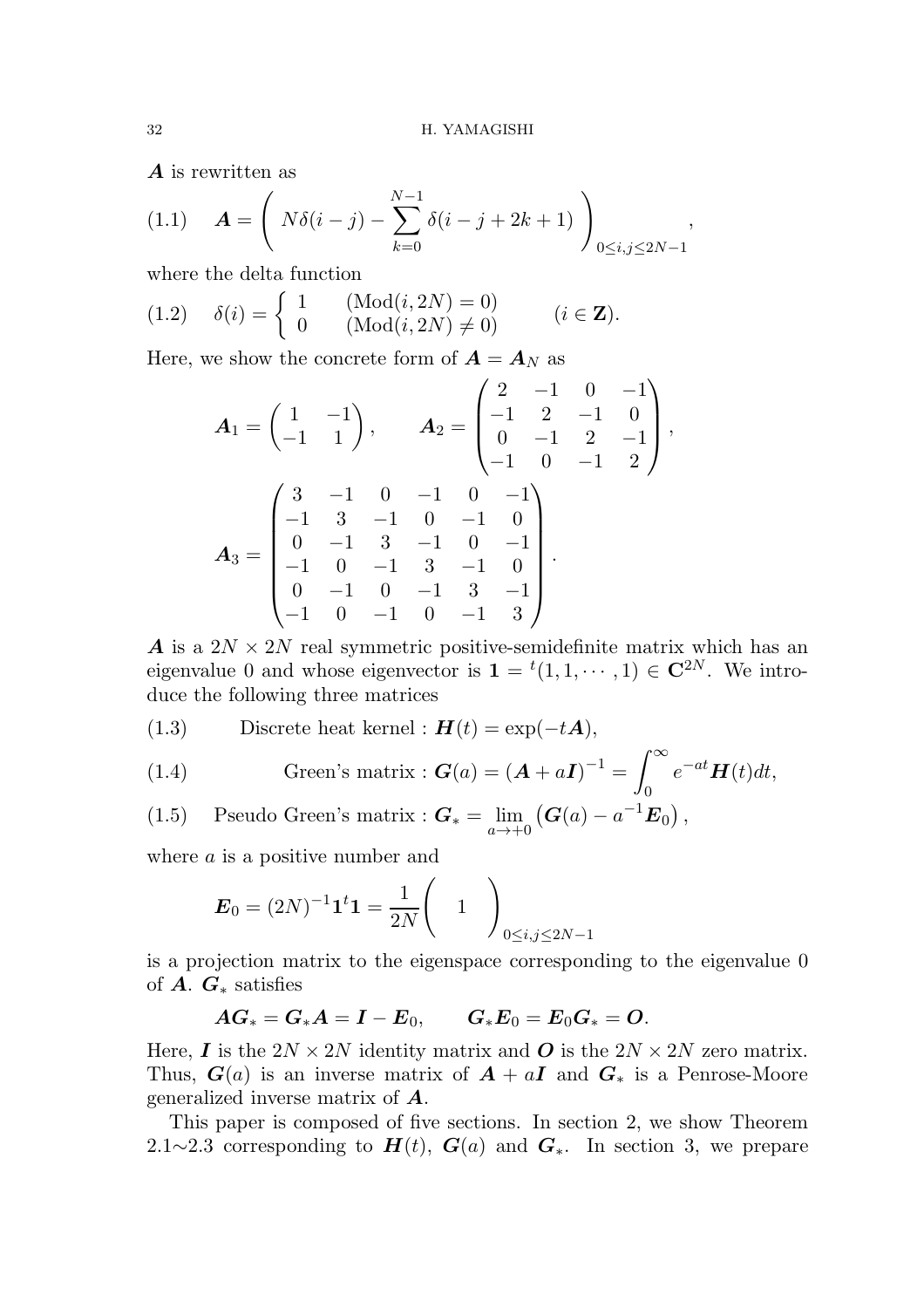some basic matrices and explain the difference equations. In section 4, we present a reproducing relation. Section 5 is devoted to the proof of Theorem  $2.1 \sim 2.3$ .

## 2. Discrete Sobolev inequality

In this section, we state the best constants of three kinds of discrete Sobolev inequalities on  $K_{N,N}$ . For  $u, v \in \mathbb{C}^{2N}$ , we introduce sesquilinear forms

$$
(u, v) = v^*u
$$
,  $||u||^2 = (u, u)$ ,  
\n $(u, v)_H = ((A + aI)u, v) = v^*(A + aI)u$ ,  $||u||_H^2 = (u, u)_H$ ,

where  $\boldsymbol{u}^*$  denotes  $\boldsymbol{u}^* = {}^t \overline{\boldsymbol{u}}$ . For  $\boldsymbol{u}, \boldsymbol{v} \in \mathbf{C}_0^{2N} := \{\, \boldsymbol{u} \, | \, \boldsymbol{u} \in \mathbf{C}^{2N} \text{ and } {}^t \boldsymbol{1} \boldsymbol{u} = 0 \,\},$ we introduce a sesquilinear form

$$
(u, v)A = (Au, v) = v^*Au
$$
,  $||u||_A^2 = (u, u)A$ .

 $(\cdot, \cdot)_H$  and  $(\cdot, \cdot)_A$  are proved to be an inner product afterwards. We rewrite  $\|\textit{\textbf{u}}\|_H^2 \text{ and } \|\textit{\textbf{u}}\|_A^2$  $_A^2$  as

$$
\|\mathbf{u}\|_{H}^{2}=\|\mathbf{u}\|_{A}^{2}+a\sum_{i=0}^{2N-1}|u(i)|^{2}, \qquad \|\mathbf{u}\|_{A}^{2}=\sum_{(i,j)\in e}|u(i)-u(j)|^{2}.
$$

The concrete forms of  $\| \boldsymbol{u} \|^2_A = \| \boldsymbol{u} \|^2_{AN}$  are as

$$
\|u\|_{A1}^{2} = |u(0) - u(1)|^{2},
$$
  
\n
$$
\|u\|_{A2}^{2} =
$$
  
\n
$$
|u(0) - u(1)|^{2} + |u(0) - u(3)|^{2} + |u(2) - u(1)|^{2} + |u(2) - u(3)|^{2},
$$
  
\n
$$
\|u\|_{A3}^{2} =
$$
  
\n
$$
|u(0) - u(1)|^{2} + |u(0) - u(3)|^{2} + |u(0) - u(5)|^{2} +
$$
  
\n
$$
|u(2) - u(1)|^{2} + |u(2) - u(3)|^{2} + |u(2) - u(5)|^{2} +
$$
  
\n
$$
|u(4) - u(1)|^{2} + |u(4) - u(3)|^{2} + |u(4) - u(5)|^{2}.
$$

To describe theorems, for any  $j$   $(0 \le j \le 2N-1)$  fixed, we use the 2Ndimensional vector

$$
\boldsymbol{\delta}_j = {}^t(\cdots,\delta(i-j),\cdots)_{0\leq i\leq 2N-1},
$$

where  $\delta(i)$  is defined in (1.2).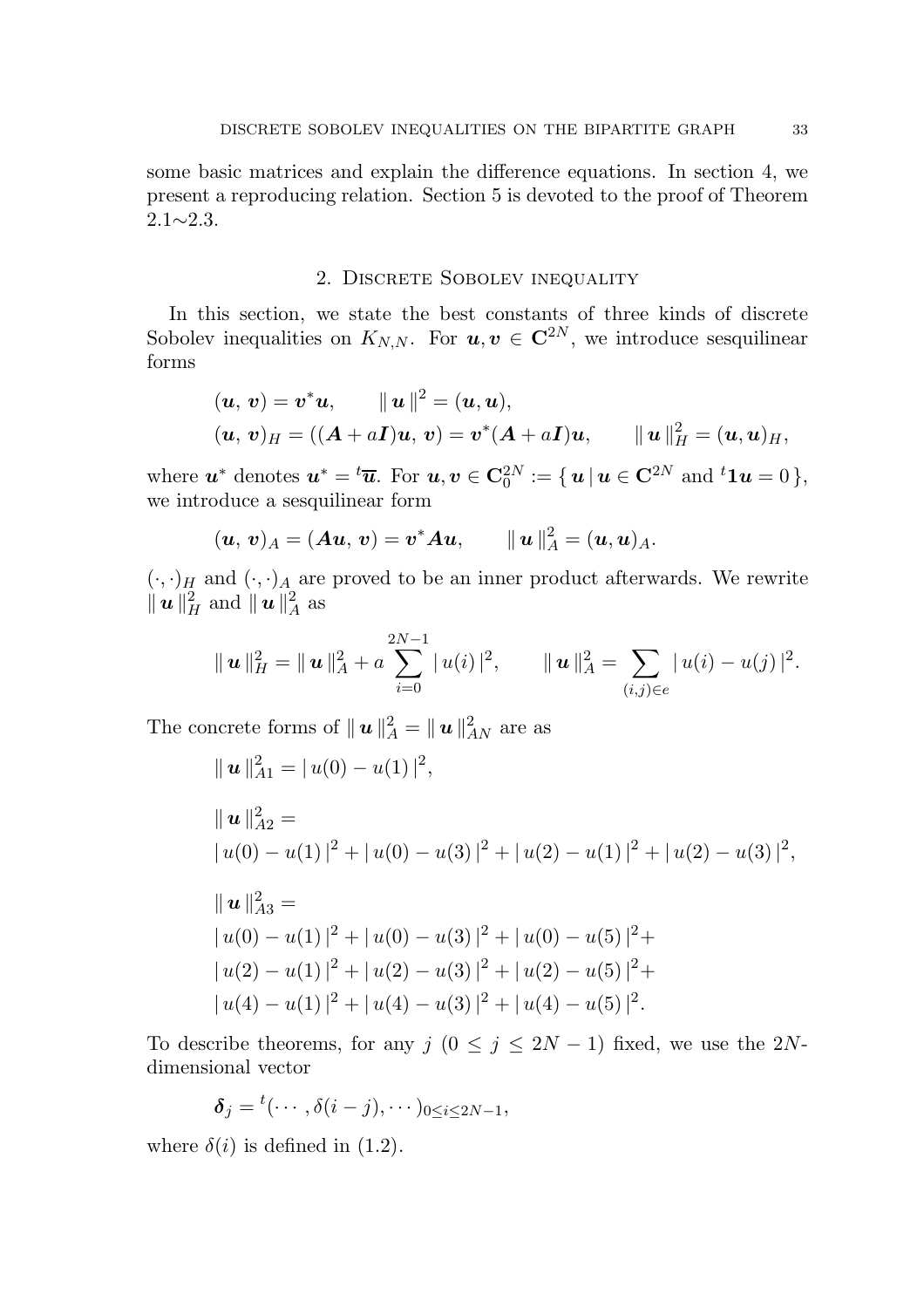#### 34 H. YAMAGISHI

**Theorem 2.1.** For any  $u = {}^{t}(u(0), u(1), \cdots, u(2N-1)) \in \mathbb{C}_{0}^{2N}$ , there exists a positive constant C which is independent of  $u$ , such that the discrete Sobolev inequality

$$
(2.1) \quad \left(\max_{0 \le j \le 2N-1} |u(j)|\right)^2 \le C \|u\|_A^2
$$

holds. Among such C, for any j<sub>0</sub>  $(0 \le j_0 \le 2N-1)$ , the best constant is

$$
C_0 = \max_{0 \le j \le 2N-1} {}^t \delta_j G_* \delta_j = {}^t \delta_{j_0} G_* \delta_{j_0} = \frac{4N-3}{4N^2}.
$$

If we replace C by  $C_0$  in (2.1), the equality holds if and only if **u** is parallel to

$$
\boldsymbol{G}_{*}\boldsymbol{\delta}_{j_{0}} = \frac{1}{4N^{2}} \Bigg( 4N\delta(i - j_{0}) - 2 - (-1)^{i - j_{0}} \Bigg)_{0 \leq i \leq 2N - 1}.
$$

**Theorem 2.2.** For any  $u = {}^{t}(u(0), u(1), \cdots, u(2N-1)) \in \mathbb{C}^{2N}$ , there exists a positive constant C which is independent of  $u$ , such that the discrete Sobolev inequality

$$
(2.2) \quad \left(\max_{0\leq j\leq 2N-1} |u(j)|\right)^2 \leq C \|u\|_H^2
$$

holds. Among such C, for any j<sub>0</sub>  $(0 \le j_0 \le 2N-1)$ , the best constant is

$$
C_0(a) = \max_{0 \le j \le 2N-1} {}^t \delta_j G(a) \delta_j = {}^t \delta_{j_0} G(a) \delta_{j_0} = \frac{N + 2Na + a^2}{a(N+a)(2N+a)}.
$$

If we replace C by  $C_0(a)$  in (2.2), the equality holds if and only if **u** is parallel to

$$
G(a)\delta_{j_0} = \frac{1}{N+a} \left( \delta(i-j_0) + \frac{1}{2a} - \frac{(-1)^{i-j_0}}{2(2N+a)} \right)_{0 \le i \le 2N-1}.
$$

**Theorem 2.3.** For any  $u(t) = {}^t(u(0,t), u(1,t), \cdots, u(2N-1,t)) \in \mathbb{C}^{2N}$ , there exists a positive constant C which is independent of  $u(t)$ , such that the discrete Sobolev-type inequality

$$
(2.3) \quad \left(\sup_{\substack{0 \le j \le 2N-1 \\ -\infty < s < \infty}} |u(j,s)|\right)^2 \le C \int_{-\infty}^{\infty} \left\| \left(\frac{d}{dt} + \mathbf{A} + a\mathbf{I}\right) \mathbf{u}(t) \right\|^2 dt
$$

holds. Among such C, the best constant is

$$
C_1(a) = \frac{1}{2}C_0(a),
$$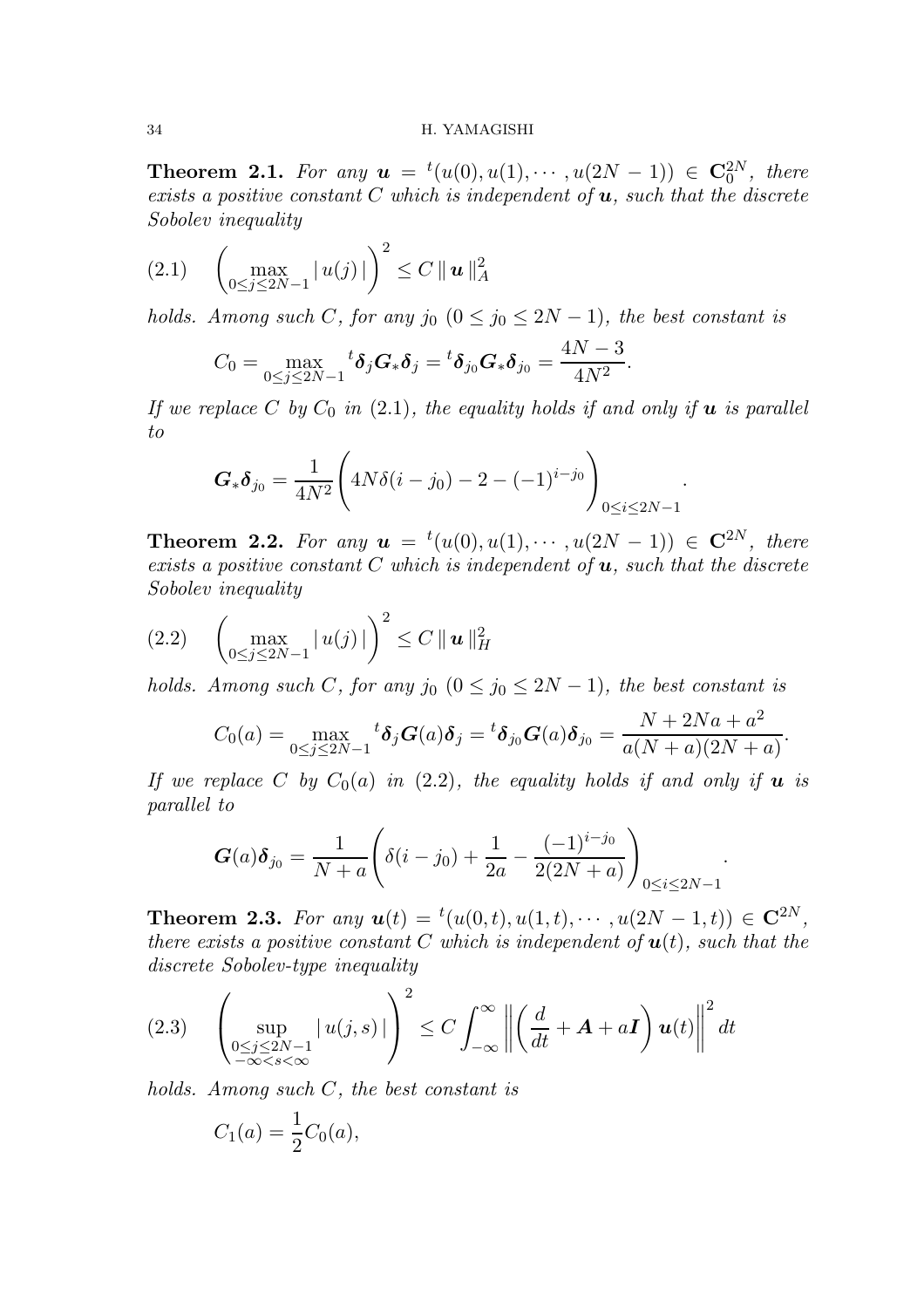where  $C_0(a)$  is given in Theorem 2.2. If we replace C by  $C_1(a)$  in (2.3), for any j<sub>0</sub>  $(0 \le j_0 \le 2N-1)$ , the equality holds if and only if  $u(t)$  is parallel to

$$
(2.4) \qquad \int_{|t|}^{\infty} \frac{1}{2} e^{-a\sigma} \mathbf{H}(\sigma) \delta_{j_0} d\sigma =
$$
\n
$$
\frac{1}{2(N+a)} \left( e^{-(N+a)|t|} \delta(i-j_0) + \frac{N+a}{2Na} e^{-a|t|} - \frac{1}{2N} e^{-(N+a)|t|} - \frac{(-1)^{i-j_0}}{2N} e^{-(N+a)|t|} + \frac{(-1)^{i-j_0} (N+a)}{2N(2N+a)} e^{-(2N+a)|t|} \right)_{0 \le i \le 2N-1}
$$
\n
$$
(-\infty < t < \infty).
$$

In our previous papers, we obtained the best constant of the discrete Sobolev inequalities  $(2.1)$  and  $(2.2)$  on graphs such as the complete graph  $K_N$  [10], N-sided polygons [4, 5, 9], regular polyhedra [2, 7, 8], and truncated regular polyhedra [1, 3, 6].

## 3. Difference equations

Let us put  $\omega$  as  $\omega = \exp(\sqrt{-1} \pi/N)$  which satisfies  $\omega^{2N} = 1$  and put normalized orthogonal vectors as

$$
\varphi_k = \frac{1}{\sqrt{2N}} t(\cdots, \omega^{ik}, \cdots)_{0 \le i \le 2N-1} \qquad (0 \le k \le 2N-1),
$$

which satisfies  $\varphi_l^* \varphi_k = \delta(k-l)$ . Hereafter, we introduce some  $2N \times 2N$ matrices.  $Q$  is defined as

$$
\boldsymbol{Q} = \left(\ \varphi_0 \ \cdots \ \varphi_{2N-1} \ \right) = \frac{1}{\sqrt{2N}} \left( \quad \omega^{ij} \quad \right)_{0 \leq i,j \leq 2N-1}.
$$

 $E_k$  are orthogonal projection matrices defined as

$$
\boldsymbol{E}_k = \boldsymbol{\varphi}_k \boldsymbol{\varphi}_k^* = \frac{1}{2N} \bigg( \omega^{(i-j)k} \bigg)_{0 \le i, j \le 2N-1} \qquad (0 \le k \le 2N-1),
$$

which satisfy  $E_k E_l = \delta(k-l) E_k$  and  $E_k^* = E_k$ . Using  $E_k$ , we have the spectral decomposition of  $\boldsymbol{I}$  as

(3.1) 
$$
I = QQ^* = \sum_{k=0}^{2N-1} \varphi_k \varphi_k^* = \sum_{k=0}^{2N-1} E_k.
$$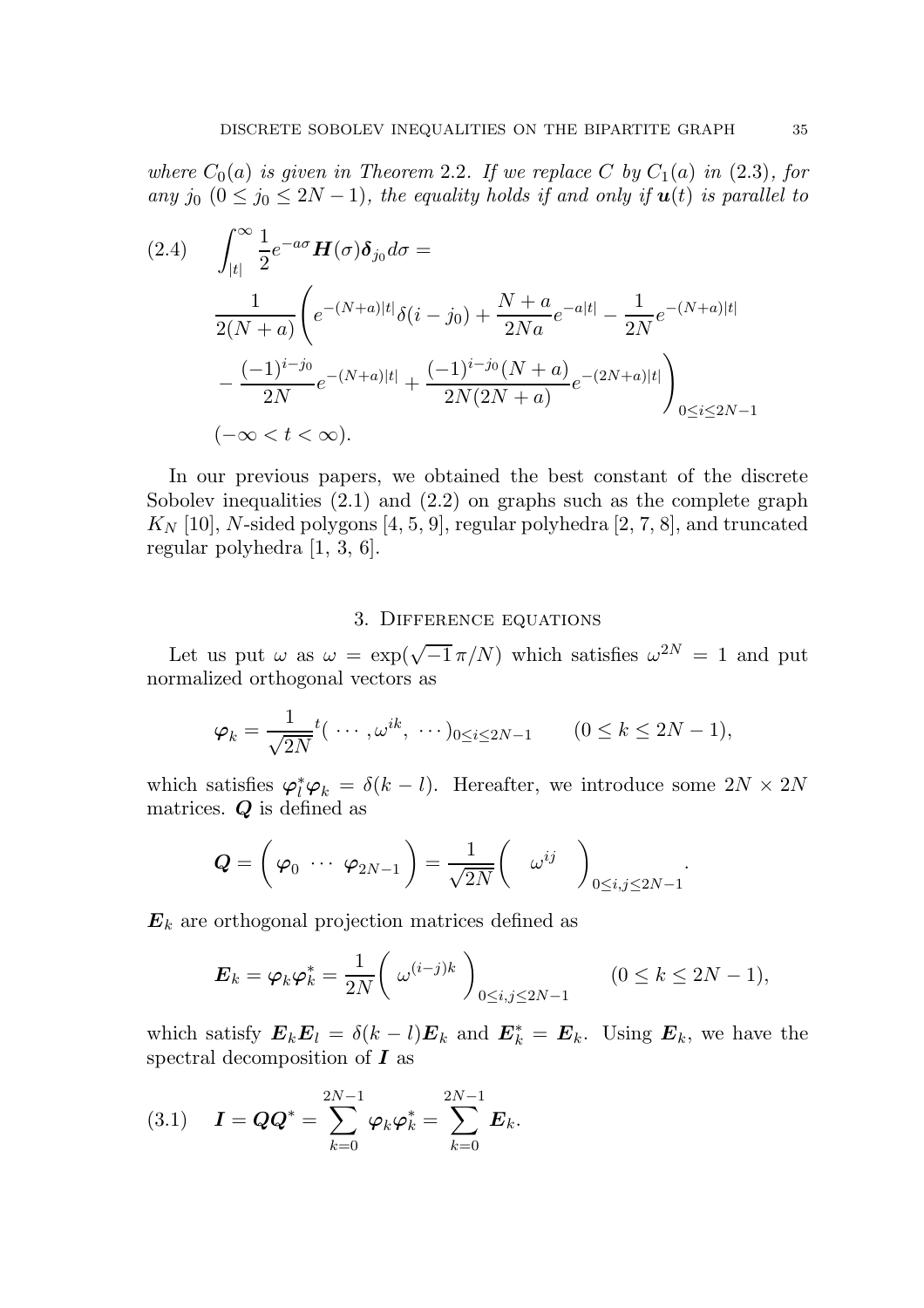$L$  is a rotate-left matrix defined as

$$
L = \begin{pmatrix} 0 & 1 & & \\ & 0 & \ddots & \\ & & \ddots & 1 \\ 1 & & & 0 \end{pmatrix} = \left( \begin{array}{c} \delta(i-j+1) \end{array} \right)_{0 \le i,j \le 2N-1},
$$

which satisfies  $\boldsymbol{L}^* = {}^t \boldsymbol{L} = \boldsymbol{L}^{-1} = \boldsymbol{L}^{2N-1}$  and

$$
\boldsymbol{L}^k = \left(\begin{array}{c} \delta(i-j+k) \end{array}\right)_{0 \le i,j \le 2N-1} \quad (0 \le k \le 2N-1), \qquad \boldsymbol{L}^{2N} = \boldsymbol{I}.
$$

Thus L is a unitary matrix. L has eigenvalues  $\omega^k$   $(0 \leq k \leq 2N-1)$ corresponding to the normalized orthogonal eigenvectors  $\varphi_k$  ( $0 \le k \le 2N -$ 1). So  $\boldsymbol{L}$  is diagonalized by the matrix  $\boldsymbol{Q}$  as

$$
\boldsymbol{L} = \boldsymbol{Q}\widehat{\boldsymbol{L}}\boldsymbol{Q}^*, \qquad \widehat{\boldsymbol{L}} = \left(\begin{array}{c} \omega^i \delta(i-j) \end{array}\right)_{0 \leq i,j \leq 2N-1}.
$$

Using  $E_k$ , we have the spectral decomposition of  $L$  as

(3.2) 
$$
L = Q\widehat{L}Q^* = \sum_{k=0}^{2N-1} \omega_k \varphi_k \varphi_k^* = \sum_{k=0}^{2N-1} \omega^k E_k.
$$

Using  $(3.1)$  and  $(3.2)$ , we rewrite **A** given in  $(1.1)$  as

$$
\bm A = N \bm I - \sum_{k=0}^{2N-1} \bm L^{2k+1} = N \bm Q \bm Q^* - \sum_{k=0}^{N-1} \bm Q \widehat{\bm L}^{2k+1} \bm Q^* = \bm Q \widehat{\bm A} \bm Q^*,
$$

where

$$
\widehat{\mathbf{A}} = N\mathbf{I} - \sum_{k=0}^{N-1} \widehat{\mathbf{L}}^{2k+1} = \left(\lambda_i \delta(i-j)\right)_{0 \le i,j \le 2N-1},
$$
  

$$
\lambda_i = N - \sum_{k=0}^{N-1} \omega^{i(2k+1)} = \begin{cases} 0 & (i = 0) \\ N & (i \neq 0 \text{ and } i \neq N) \\ 2N & (i = N) \end{cases}.
$$

Hence **A** has eigenvalues  $\lambda_k$  ( $0 \le k \le 2N-1$ ) corresponding to the normalized orthogonal eigenvectors  $\varphi_k$  ( $0 \leq k \leq 2N-1$ ). Then, the Jordan canonical form of  $\boldsymbol{A}$  is given as

$$
\boldsymbol{A} = \boldsymbol{Q}\widehat{\boldsymbol{A}}\boldsymbol{Q}^*, \qquad \widehat{\boldsymbol{A}} = \left(\begin{array}{c} \lambda_i\delta(i-j) \end{array}\right)_{0\leq i,j\leq 2N-1}.
$$

Using  $E_k$ , we have the spectral decomposition of  $A$  as

(3.3) 
$$
\mathbf{A} = \mathbf{Q}\widehat{\mathbf{A}}\mathbf{Q}^* = \sum_{k=0}^{2N-1} \lambda_k \boldsymbol{\varphi}_k \boldsymbol{\varphi}_k^* = \sum_{k=0}^{2N-1} \lambda_k \mathbf{E}_k = N(\mathbf{I} - \mathbf{E}_0 + \mathbf{E}_N).
$$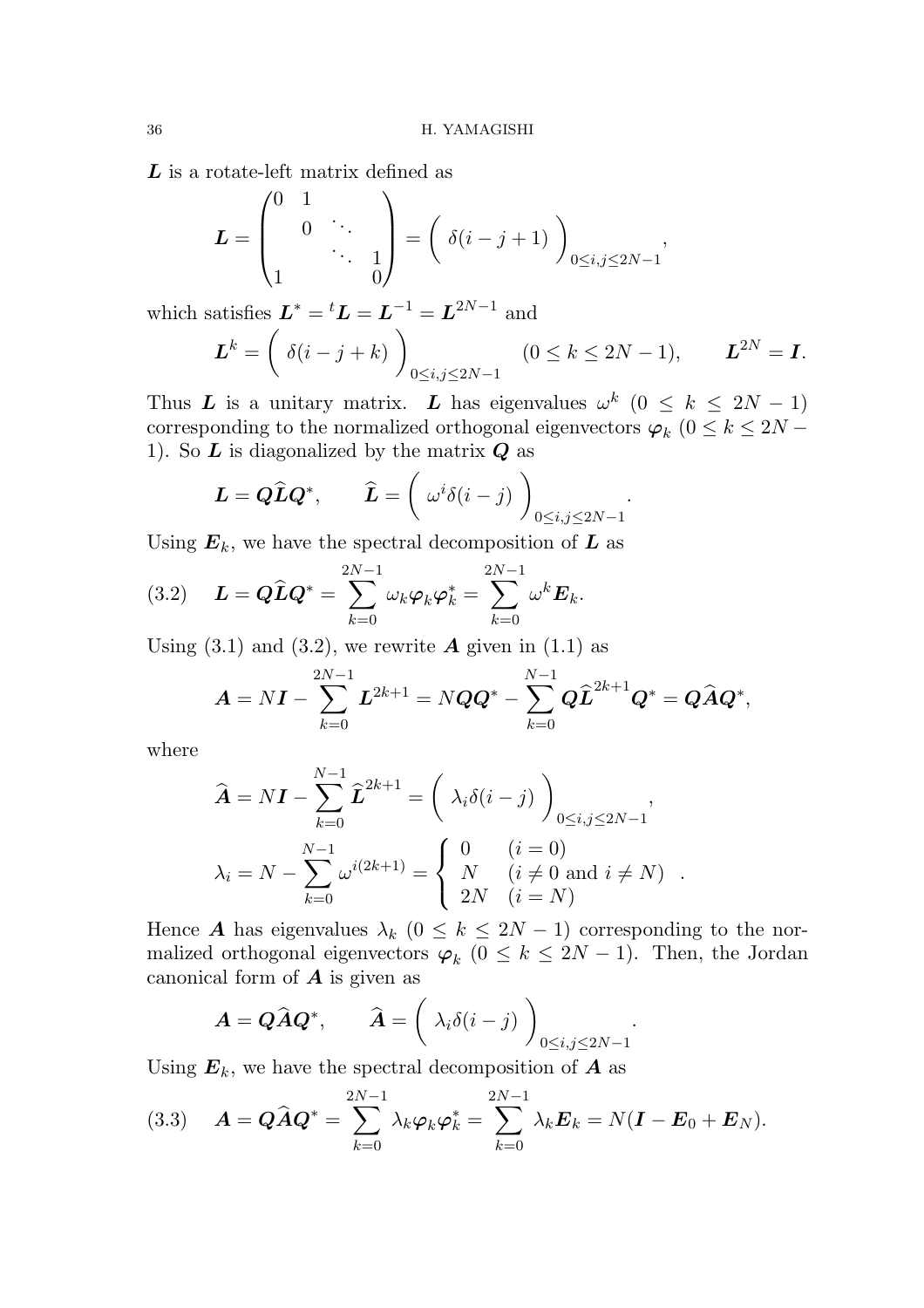First, we explain three difference equations concerning the discrete heat kernel (1.3), the Green's matrix (1.4) and the pseudo Green's matrix (1.5).

**Proposition 3.1.** For any  $f(t) \in \mathbb{C}^{2N}$ , the discrete heat equation

(3.4) 
$$
\left(\frac{d}{dt} + \mathbf{A} + a\mathbf{I}\right)\mathbf{u} = \mathbf{f}(t) \qquad (-\infty < t < \infty)
$$

has the unique solution given as

(3.5) 
$$
\boldsymbol{u}(t) = \int_{-\infty}^{\infty} \boldsymbol{H}_*(t-s) \boldsymbol{f}(s) ds \qquad (-\infty < t < \infty),
$$

$$
(3.6) \qquad \boldsymbol{H}_*(t) = Y(t)e^{-at}\boldsymbol{H}(t) \qquad (-\infty < t < \infty),
$$

where  $Y(t) = 1$   $(0 \le t < \infty)$ ,  $0 (-\infty < t < 0)$  is the Heaviside step function and  $H(t)$  is the discrete heat kernel expressed as

$$
(3.7) \quad \mathbf{H}(t) = \exp(-\mathbf{A}t) = e^{-Nt}\mathbf{I} + (1 - e^{-Nt})\mathbf{E}_0 - (e^{-Nt} - e^{-2Nt})\mathbf{E}_N =
$$
\n
$$
\left(e^{-Nt}\delta(i-j) + \frac{1}{2N}(1 - e^{-Nt}) - \frac{(-1)^{i-j}}{2N}(e^{-Nt} - e^{-2Nt})\right)_{0 \le i,j \le 2N-1}.
$$

The concrete forms of  $H(t) = H_N(t)$   $(N = 1, 2, 3)$  are as follows:

$$
\mathbf{H}_{1}(t) = \begin{pmatrix} h_{0} & h_{1} \\ h_{1} & h_{0} \end{pmatrix}, \quad \begin{pmatrix} h_{0} \\ h_{1} \end{pmatrix} = \frac{1}{2} \begin{pmatrix} 1 + e^{-2t} \\ 1 - e^{-2t} \end{pmatrix},
$$
\n
$$
\mathbf{H}_{2}(t) = \begin{pmatrix} h_{0} & h_{1} & h_{2} & h_{1} \\ h_{1} & h_{0} & h_{1} & h_{2} \\ h_{2} & h_{1} & h_{0} & h_{1} \\ h_{1} & h_{2} & h_{1} & h_{0} \end{pmatrix}, \quad \begin{pmatrix} h_{0} \\ h_{1} \\ h_{2} \end{pmatrix} = \frac{1}{4} \begin{pmatrix} (1 + e^{-2t})^{2} \\ 1 - e^{-4t} \\ (1 - e^{-2t})^{2} \end{pmatrix},
$$
\n
$$
\mathbf{H}_{3}(t) = \begin{pmatrix} h_{0} & h_{1} & h_{2} & h_{1} & h_{2} \\ h_{1} & h_{0} & h_{1} & h_{2} & h_{1} \\ h_{2} & h_{1} & h_{0} & h_{1} & h_{2} \\ h_{1} & h_{2} & h_{1} & h_{0} & h_{1} \\ h_{2} & h_{1} & h_{2} & h_{1} & h_{0} \end{pmatrix}, \quad \begin{pmatrix} h_{0} \\ h_{1} \\ h_{2} \end{pmatrix} = \frac{1}{6} \begin{pmatrix} 1 + 4e^{-3t} + e^{-6t} \\ 1 - e^{-6t} \\ (1 - e^{-3t})^{2} \end{pmatrix}.
$$

Proof of Proposition 3.1 Using the Fourier transform

$$
\boldsymbol{u}(t) \quad \stackrel{\widehat{\! \! \sim}}{\longrightarrow} \quad \widehat{\boldsymbol{u}}(\omega) = \int_{-\infty}^{\infty} e^{-\sqrt{-1}\omega t} \boldsymbol{u}(t) \, dt,
$$

we transform (3.4) into

$$
(\sqrt{-1}\,\omega\mathbf{I} + \mathbf{A} + a\mathbf{I})\,\widehat{\mathbf{u}}(\omega) = \widehat{\mathbf{f}}(\omega) \qquad (-\infty < \omega < \infty).
$$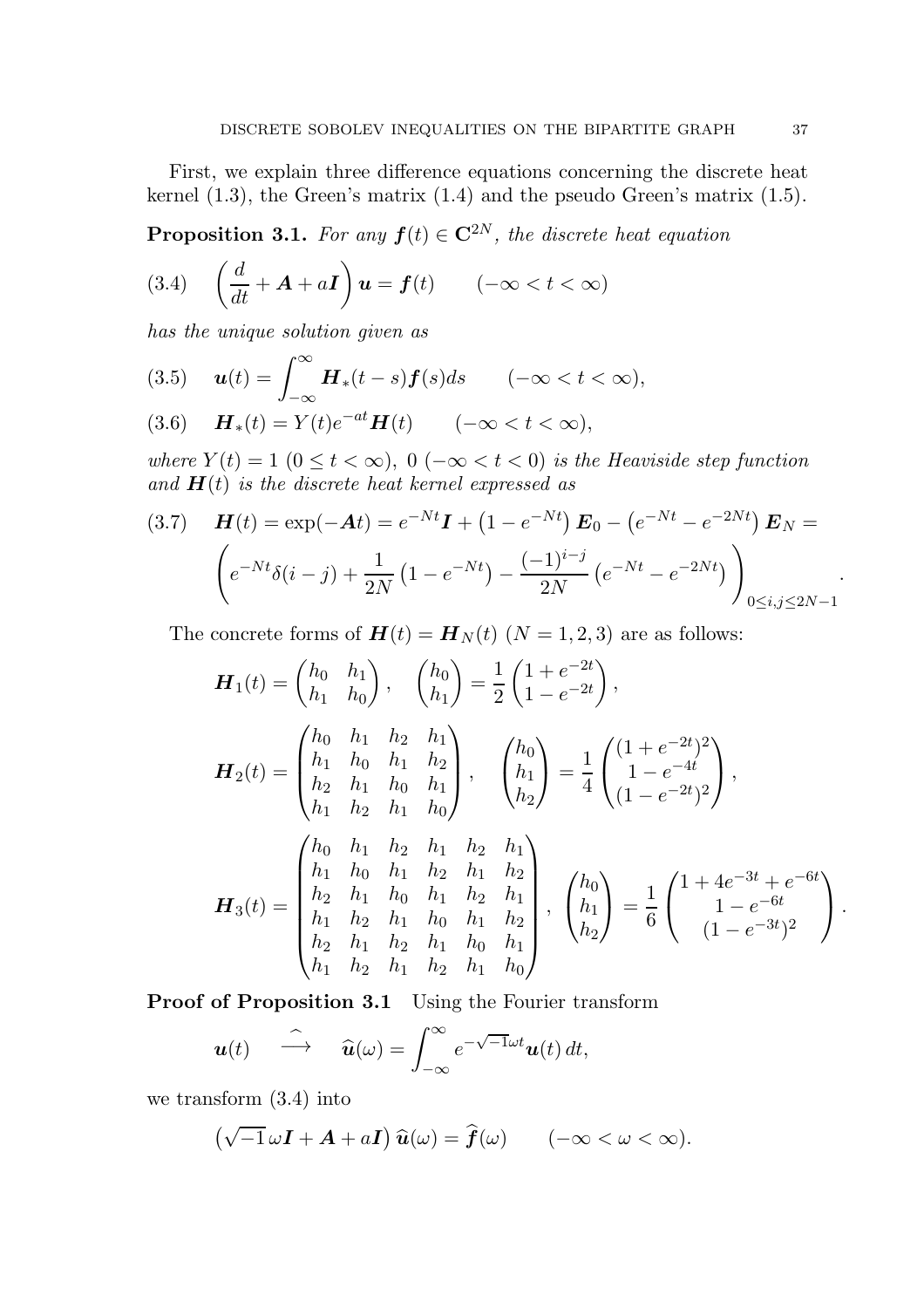Solving this relation, we have  $\widehat{\mathbf{u}}(\omega) = \widehat{\boldsymbol{H}}_*(\omega) \widehat{\boldsymbol{f}}(\omega)$ , where

$$
\widehat{\boldsymbol{H}}_{*}(\omega) = \left(\sqrt{-1}\,\omega\boldsymbol{I} + \boldsymbol{A} + a\boldsymbol{I}\right)^{-1} = \int_{-\infty}^{\infty} e^{-\sqrt{-1}\omega t} Y(t) e^{-at} \boldsymbol{H}(t) dt.
$$

Using the inverse Fourier transform, we have (3.5) and (3.6). From

$$
\mathbf{H}(t) = \exp(-\mathbf{A}t) = \mathbf{Q} \exp(-\hat{\mathbf{A}}t) \mathbf{Q}^* = \sum_{k=0}^{2N-1} e^{-\lambda_k t} \mathbf{E}_k =
$$
\n
$$
\mathbf{E}_0 + e^{-Nt} (\mathbf{E}_1 + \dots + \mathbf{E}_{N-1} + \mathbf{E}_{N+1} + \dots + \mathbf{E}_{2N-1}) + e^{-2Nt} \mathbf{E}_N =
$$
\n
$$
\mathbf{E}_0 + e^{-Nt} (\mathbf{I} - \mathbf{E}_0 - \mathbf{E}_N) + e^{-2Nt} \mathbf{E}_N,
$$

we have (3.7). It should be noted that  $\boldsymbol{H}_*(t)$  satisfies

$$
\left(\frac{d}{dt} + \mathbf{A} + a\mathbf{I}\right) \mathbf{H}_*(t) = \mathbf{O},
$$
\n
$$
\left. \mathbf{H}_*(t - s) \right|_{s = t - 0} - \mathbf{H}_*(t - s) \Big|_{s = t + 0} = \mathbf{I} \qquad (-\infty < t < \infty).
$$

This completes the proof of Proposition 3.1.

**Proposition 3.2.** For any  $f \in \mathbb{C}^{2N}$ , the difference equation  $(A+aI)u = f$ has the unique solution given as  $u = G(a)f$ , where  $G(a)$  is the Green's matrix expressed as

(3.8) 
$$
G(a) = (A + aI)^{-1} = \frac{1}{N+a} \left( I + \frac{N}{a} E_0 - \frac{N}{2N+a} E_N \right) = \frac{1}{N+a} \left( \delta(i-j) + \frac{1}{2a} - \frac{(-1)^{i-j}}{2(2N+a)} \right)_{0 \le i,j \le 2N-1}.
$$

The concrete forms of  $G(a) = G_N(a)$   $(N = 1, 2, 3)$  are as follows:

$$
G_1(a) = \begin{pmatrix} g_0 & g_1 \\ g_1 & g_0 \end{pmatrix},
$$
  
\n
$$
\begin{pmatrix} g_0 \\ g_1 \end{pmatrix} = \frac{1}{a(a+2)} \begin{pmatrix} a+1 \\ 1 \end{pmatrix},
$$
  
\n
$$
G_2(a) = \begin{pmatrix} g_0 & g_1 & g_2 & g_1 \\ g_1 & g_0 & g_1 & g_2 \\ g_2 & g_1 & g_0 & g_1 \\ g_1 & g_2 & g_1 & g_0 \end{pmatrix},
$$
  
\n
$$
\begin{pmatrix} g_0 \\ g_1 \\ g_2 \end{pmatrix} = \frac{1}{a(a+2)(a+4)} \begin{pmatrix} a^2 + 4a + 2 \\ a + 2 \\ 2 \end{pmatrix},
$$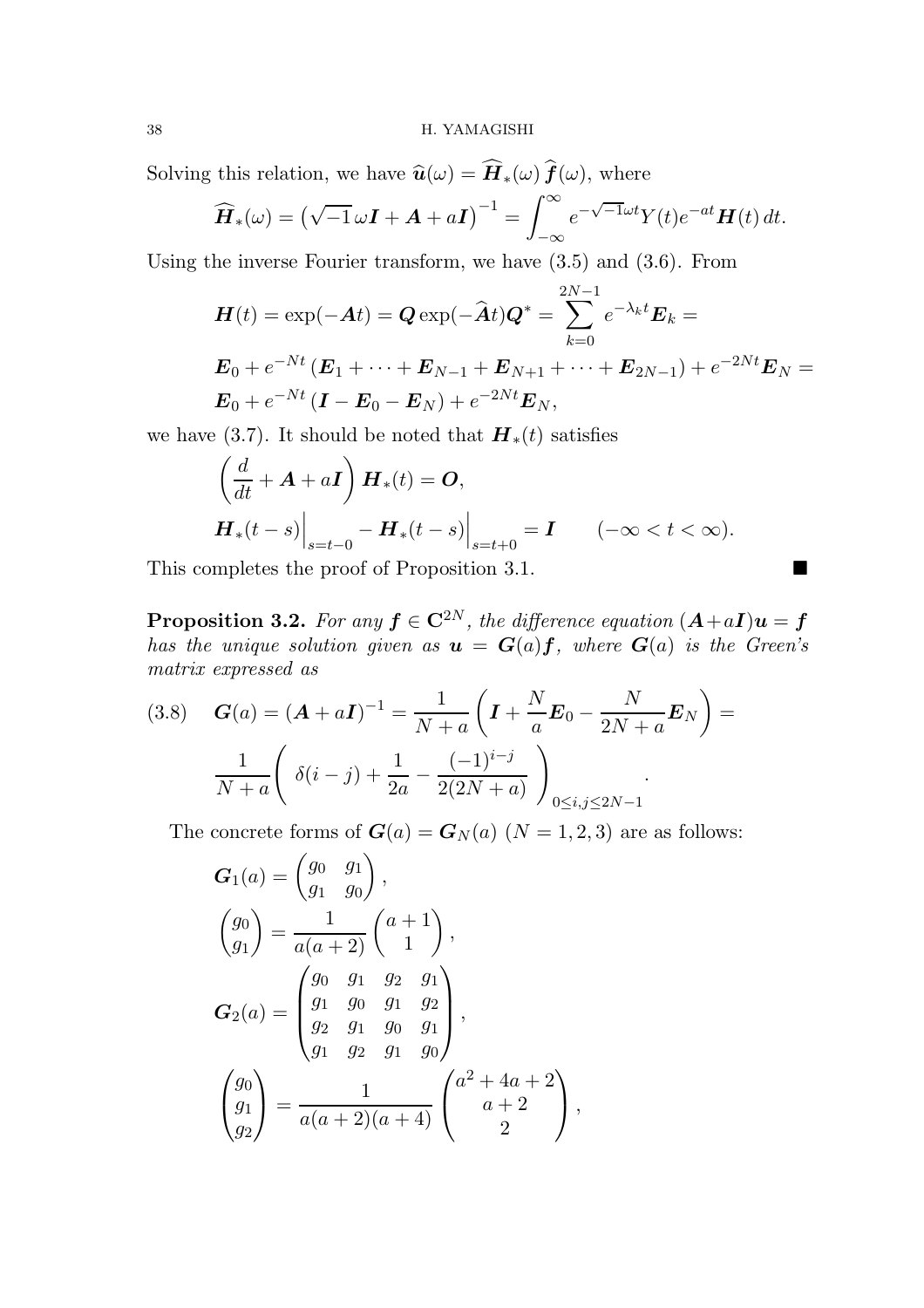$$
G_3(a) = \begin{pmatrix} g_0 & g_1 & g_2 & g_1 & g_2 & g_1 \\ g_1 & g_0 & g_1 & g_2 & g_1 & g_2 \\ g_2 & g_1 & g_0 & g_1 & g_2 & g_1 \\ g_2 & g_1 & g_2 & g_1 & g_0 & g_1 \\ g_1 & g_2 & g_1 & g_2 & g_1 & g_0 \end{pmatrix},
$$

$$
\begin{pmatrix} g_0 \\ g_1 \\ g_2 \end{pmatrix} = \frac{1}{a(a+3)(a+6)} \begin{pmatrix} a^2 + 6a + 3 \\ a + 3 \\ 3 \end{pmatrix}.
$$

**Proof of Proposition 3.2** Using  $(3.1)$  and  $(3.3)$ , we have

$$
\sum_{k=0}^{2N-1} E_k f = If = (A + aI)u = \sum_{k=0}^{2N-1} (\lambda_k + a) E_k u.
$$

Multiplying  $E_l$  on both sides of the above relation from the left and using the relation  $E_k E_l = \delta(k-l) E_k$ , we obtain  $E_l \mathbf{u} = (\lambda_l + a)^{-1} E_l \mathbf{f}$ . Then, we see that

$$
\mathbf{u} = I\mathbf{u} = \sum_{l=0}^{2N-1} \mathbf{E}_l \mathbf{u} = \sum_{l=0}^{2N-1} \frac{1}{\lambda_l + a} \mathbf{E}_l \mathbf{f} = G(a) \mathbf{f},
$$
  
\n
$$
G(a) = \sum_{l=0}^{2N-1} \frac{1}{\lambda_l + a} \mathbf{E}_l =
$$
  
\n
$$
\frac{1}{a} \mathbf{E}_0 + \frac{1}{2N + a} \mathbf{E}_N +
$$
  
\n
$$
\frac{1}{N+a} (\mathbf{E}_1 + \dots + \mathbf{E}_{N-1} + \mathbf{E}_{N+1} + \dots + \mathbf{E}_{2N-1}) =
$$
  
\n
$$
\frac{1}{a} \mathbf{E}_0 + \frac{1}{2N + a} \mathbf{E}_N + \frac{1}{N+a} (\mathbf{I} - \mathbf{E}_0 - \mathbf{E}_N).
$$

This completes the proof of Proposition 3.2.

**Proposition 3.3.** For any  $f \in \mathbb{C}^{2N}$  with the solvability condition  ${}^t1f = 0$ , the difference equation  $\mathbf{A}\mathbf{u} = \mathbf{f}$  with the orthogonality condition  ${}^t\mathbf{1}\mathbf{u} = 0$ has the unique solution given as  $u = G_*f$ , where  $G_*$  is the pseudo Green's matrix expressed as

$$
(3.9) \quad \boldsymbol{G}_{*} = \lim_{a \to +0} (\boldsymbol{G}(a) - a^{-1}\boldsymbol{E}_{0}) = \frac{1}{N} \left( \boldsymbol{I} - \boldsymbol{E}_{0} - \frac{1}{2} \boldsymbol{E}_{N} \right) = \frac{1}{4N^{2}} \left( 4N \delta(i - j) - 2 - (-1)^{i - j} \right)_{0 \le i, j \le 2N - 1}.
$$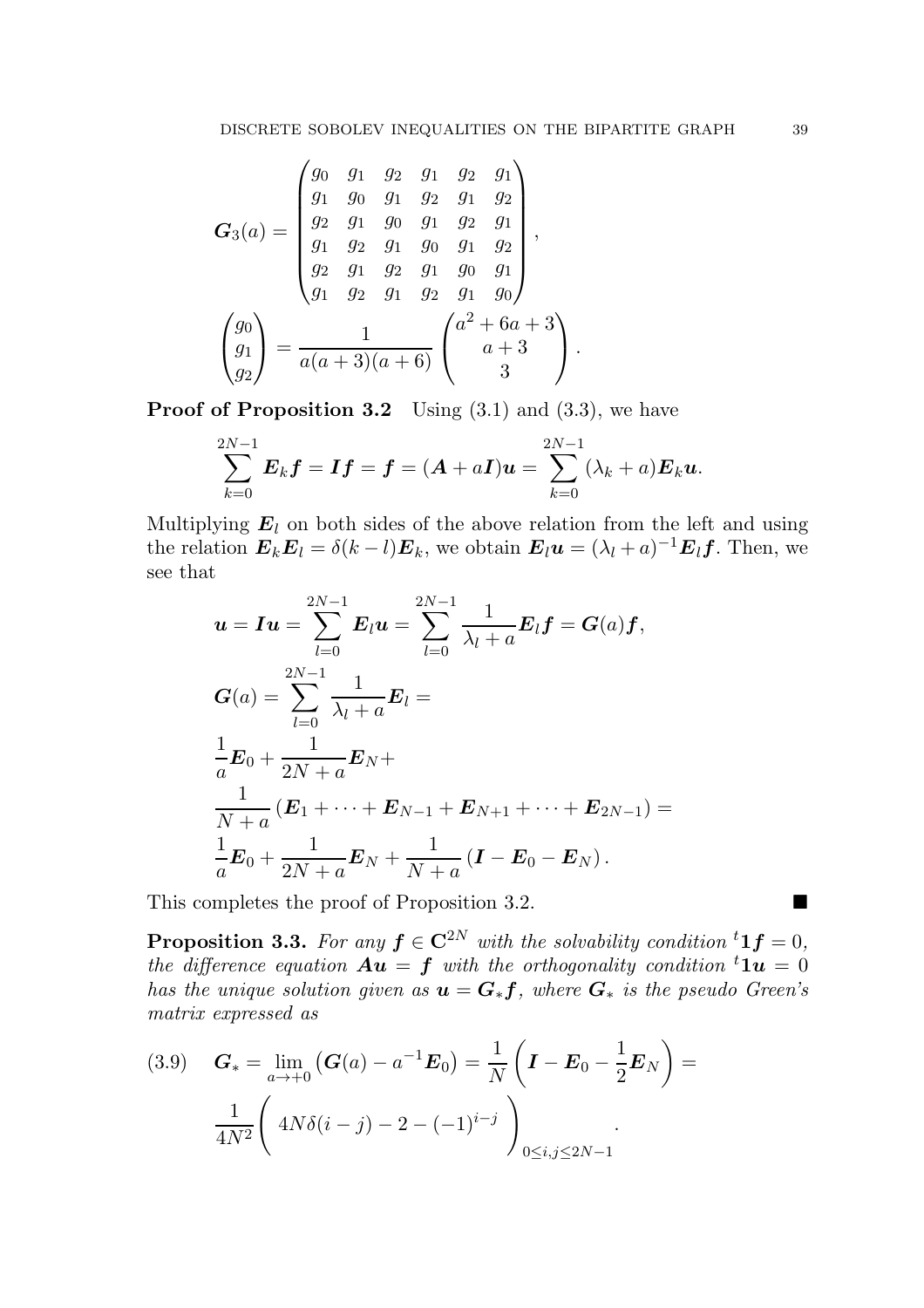The concrete forms of  $G_* = G_{*N}$   $(N = 1, 2, 3)$  are as follows:

$$
G_{*1} = \frac{1}{4} \begin{pmatrix} 1 & -1 \\ -1 & 1 \end{pmatrix}, \qquad G_{*2} = \frac{1}{16} \begin{pmatrix} 5 & -1 & -3 & -1 \\ -1 & 5 & -1 & -3 \\ -3 & -1 & 5 & -1 \\ -1 & -3 & -1 & 5 \end{pmatrix},
$$

$$
G_{*3} = \frac{1}{36} \begin{pmatrix} 9 & -1 & -3 & -1 & -3 & -1 \\ -1 & 9 & -1 & -3 & -1 & -3 \\ -3 & -1 & 9 & -1 & -3 & -1 \\ -1 & -3 & -1 & 9 & -1 & -3 \\ -1 & -3 & -1 & -3 & -1 & 9 \end{pmatrix}.
$$

**Proof of Proposition 3.3** Using (3.1), (3.3) and  $E_0 f = N^{-1} \mathbf{1}^t \mathbf{1} f = 0$ , where **0** is zero vector, we have

$$
\sum_{k=1}^{2N-1} E_k f = \sum_{k=0}^{2N-1} E_k f = If = f = A u = \sum_{k=1}^{2N-1} \lambda_k E_k u.
$$

Multiplying  $E_l$  on both sides of the above relation from the left and using the relation  $\mathbf{E}_k \mathbf{E}_l = \delta(k-l) \mathbf{E}_k$ , we obtain  $\mathbf{E}_l \mathbf{u} = \lambda_l^{-1} \mathbf{E}_l \mathbf{f}$   $(1 \leq l \leq 2N-1)$ . Then, using  $\mathbf{E}_0 \mathbf{u} = (2N)^{-1} \mathbf{1}^t \mathbf{1} \mathbf{u} = \mathbf{0}$ , we see that

$$
\boldsymbol{u}=\boldsymbol{I}\boldsymbol{u}=\sum_{l=0}^{N-1}\boldsymbol{E}_l\boldsymbol{u}=\sum_{l=1}^{N-1}\boldsymbol{E}_l\boldsymbol{u}=\sum_{l=1}^{N-1}\lambda_l^{-1}\boldsymbol{E}_l\boldsymbol{f}=\boldsymbol{G}_*\boldsymbol{f},
$$

where

$$
G_{*} = \sum_{l=1}^{N-1} \lambda_{l}^{-1} E_{l} =
$$
  

$$
\frac{1}{N} (E_{1} + \dots + E_{N-1} + E_{N+1} + \dots + E_{2N-1}) + \frac{1}{2N} E_{N} =
$$
  

$$
\frac{1}{N} (I - E_{0} - E_{N}) + \frac{1}{2N} E_{N} = \frac{1}{N} (I - E_{0} - \frac{1}{2} E_{N}).
$$

On the otherhand, taking the limit as  $a \rightarrow +0$  on both sides of

$$
G(a) - a^{-1} E_0 = \frac{1}{N+a} \left( I - E_0 - \frac{N}{2N+a} E_N \right),
$$

we have the same  $G_*$ . This completes the proof of Proposition 3.3.

Next, we show that the diagonalvalues of  $G_*$  and  $G(a)$  are equal to the best constants of the discrete Sobolev inequalities (2.1) and (2.2), respectively. The most important fact is that the diagonal elements of  $G_*$  and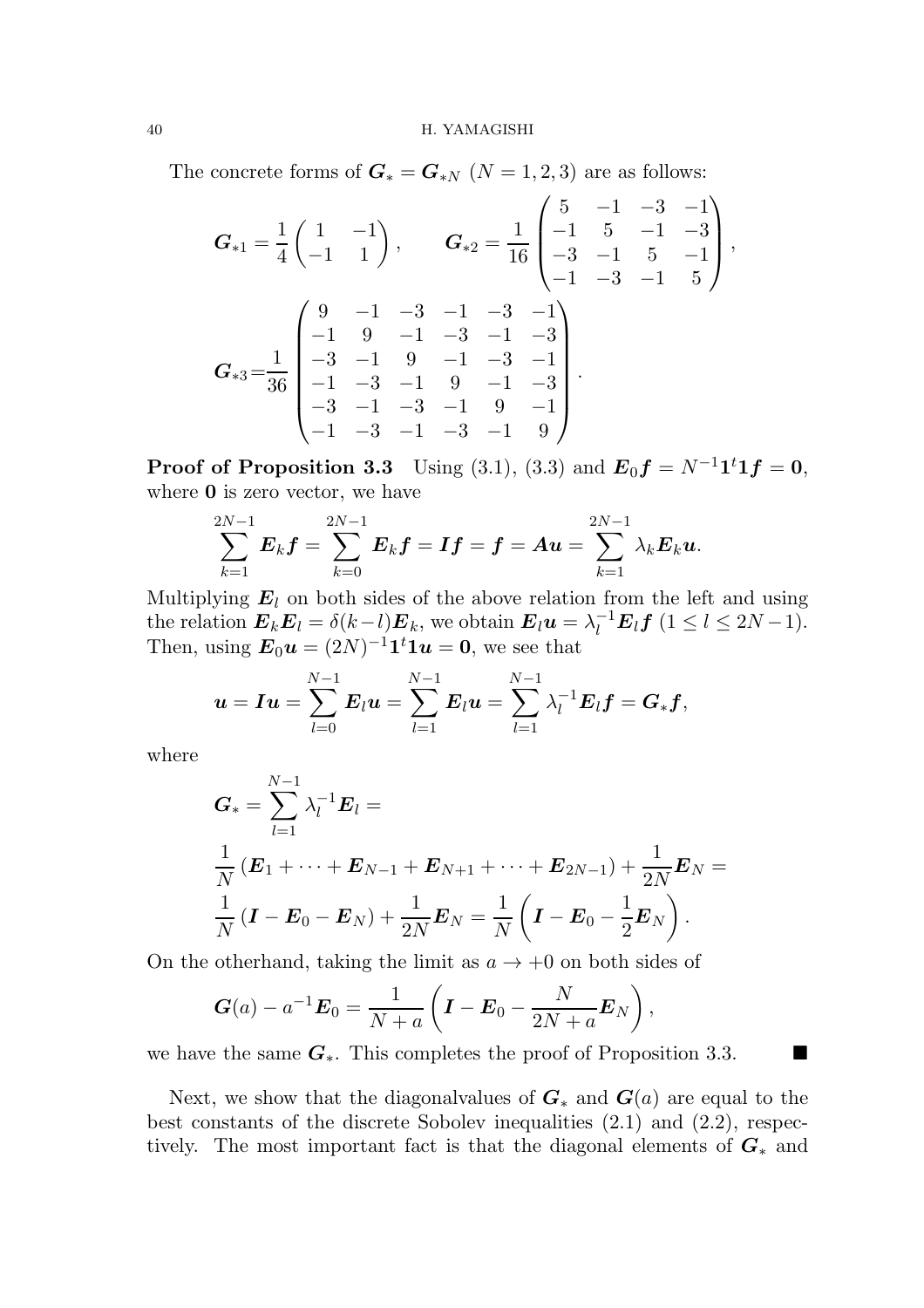$G(a)$  are the same. Using the diagonal values of  $G(a)$ , we have the square of  $L^2$  norm of  $\|\boldsymbol{H}_*(t)\boldsymbol{\delta}_j\|.$ 

**Lemma 3.1.** For any fixed j  $(0 \le j \le 2N - 1)$ , we have the following relations:

(3.10) 
$$
{}^{t}\delta_{j}G_{*}\delta_{j} = \frac{4N-3}{4N^{2}},
$$

$$
(3.11) \quad {}^{t}\delta_{j}G(a)\delta_{j} = \frac{N+2Na+a^{2}}{a(N+a)(2N+a)},
$$

(3.12) 
$$
\int_{-\infty}^{\infty} \|\boldsymbol{H}_*(t)\boldsymbol{\delta}_j\|^2 dt = \frac{1}{2}^t \boldsymbol{\delta}_j \boldsymbol{G}(a) \boldsymbol{\delta}_j.
$$

**Proof of Lemma 3.1** (3.10) and (3.11) follows from  $(3.9)$  and  $(3.8)$ , respectively. Noting  ${}^t H(t) = H(t), (H(t))^2 = H(2t)$  and (3.6), we have (3.12) as

$$
\int_{-\infty}^{\infty} \|\boldsymbol{H}_*(t)\boldsymbol{\delta}_j\|^2 dt = \int_{-\infty}^{\infty} {}^t (\boldsymbol{H}_*(t)\boldsymbol{\delta}_j) (\boldsymbol{H}_*(t)\boldsymbol{\delta}_j) dt =
$$
  

$$
\int_{-\infty}^{\infty} {}^t \boldsymbol{\delta}_j \boldsymbol{H}_*(2t) \boldsymbol{\delta}_j dt = \frac{1}{2} {}^t \boldsymbol{\delta}_j \int_{-\infty}^{\infty} \boldsymbol{H}_*(\tau) d\tau \boldsymbol{\delta}_j =
$$
  

$$
\frac{1}{2} {}^t \boldsymbol{\delta}_j \int_{0}^{\infty} e^{-a\tau} \boldsymbol{H}(\tau) d\tau \boldsymbol{\delta}_j = \frac{1}{2} {}^t \boldsymbol{\delta}_j \boldsymbol{G}(a) \boldsymbol{\delta}_j.
$$

This completes the proof of Lemma 3.1.

# 4. Reproducing relation

We show that  $G(a)$  and  $G_*$  are a reproducing matrix for the inner products  $(\cdot, \cdot)_H$  and  $(\cdot, \cdot)_A$ , respectively.

**Lemma 4.1.** For any  $u \in \mathbb{C}_0^{2N}$  and fixed j  $(0 \le j \le 2N-1)$ , we have the following reproducing relations:

$$
(4.1) \t u(j) = (\boldsymbol{u}, \boldsymbol{G}_* \boldsymbol{\delta}_j)_A.
$$

$$
(4.2) \qquad {}^{t}\boldsymbol{\delta}_j \mathbf{G}_* \boldsymbol{\delta}_j = || \mathbf{G}_* \boldsymbol{\delta}_j ||_A^2.
$$

**Proof of Lemma 4.1** Noting  $G_*^* = G_*$ , we have (4.1) as

$$
(\boldsymbol{u},\,\boldsymbol{G}_*\boldsymbol{\delta}_j)_A={}^t\boldsymbol{\delta}_j\boldsymbol{G}_*\boldsymbol{A}\boldsymbol{u}= {}^t\boldsymbol{\delta}_j(\boldsymbol{I}-\boldsymbol{E}_0)\boldsymbol{u}={}^t\boldsymbol{\delta}_j\boldsymbol{u}-\frac{1}{N}\boldsymbol{1}^t\boldsymbol{1}\boldsymbol{u}=u(j).
$$

Putting  $u = G_* \delta_j$  in (4.1), we obtain (4.2).

**Lemma 4.2.** For any  $u \in \mathbb{C}^{2N}$  and fixed j  $(0 \le j \le 2N-1)$ , we have the following reproducing relations:

$$
(4.3) \t u(j) = (\boldsymbol{u}, \boldsymbol{G}(a)\boldsymbol{\delta}_j)_H.
$$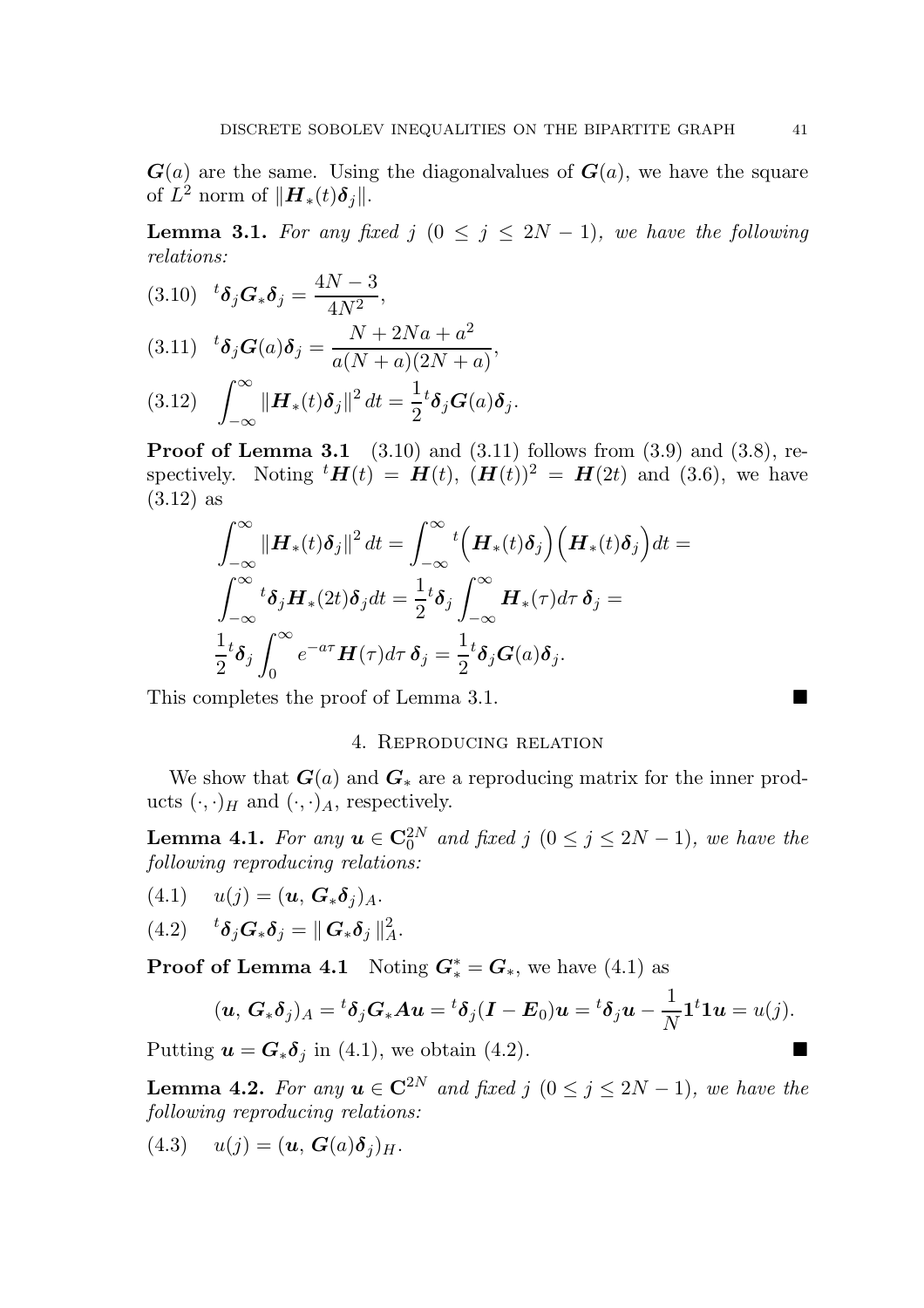(4.4)  ${}^{t} \delta_j G(a) \delta_j = || G(a) \delta_j ||_H^2$ .

The proof of Lemma 4.2 Noting  $(G(a))^* = G(a)$ , we have (4.3) as

$$
(\boldsymbol{u},\,\boldsymbol{G}(a)\boldsymbol{\delta}_j)_H={}^t\boldsymbol{\delta}_j\boldsymbol{G}(a)(\boldsymbol{A}+a\boldsymbol{I})\boldsymbol{u}={}^t\boldsymbol{\delta}_j\boldsymbol{I}\boldsymbol{u}=u(j).
$$

Putting  $u = G(a)\delta_j$  in (4.3), we obtain (4.4).

# 5. Proof of Theorems

This section is devoted to the proof of main theorems.

**Proof of Theorem 2.1** For any  $u \in \mathbb{C}_0^{2N}$ , applying the Schwarz inequality to  $(4.1)$  and using  $(4.2)$ , we have

$$
|u(j)|^2 \leq ||\boldsymbol{u}||_A^2 ||\boldsymbol{G}_*\boldsymbol{\delta}_j||_A^2 = {}^t \boldsymbol{\delta}_j \boldsymbol{G}_*\boldsymbol{\delta}_j ||\boldsymbol{u}||_A^2.
$$

Taking the maximum with respect to  $j$  on both sides, we obtain the discrete Sobolev inequality

$$
(5.1) \quad \left(\max_{0\leq j\leq 2N-1} |u(j)|\right)^2 \leq C_0 \|u\|_A^2,
$$

where for any  $j_0$   $(0 \le j_0 \le 2N-1)$ , we put

$$
C_0=\max_{0\leq j\leq 2N-1} {}^t \boldsymbol{\delta}_j {\boldsymbol G}_*{\boldsymbol \delta}_j={}^t {\boldsymbol \delta}_{j_0} {\boldsymbol G}_*{\boldsymbol \delta}_{j_0}.
$$

From the above inequality (5.1),  $||\boldsymbol{u}||_A^2 = 0$  holds if and only if  $\boldsymbol{u} = \boldsymbol{0}$ . This shows that the sesquilinear form  $(\boldsymbol{u}, \boldsymbol{v})_A$  is an inner product of vector space  $\mathbf{C}_0^N$ . If we take  $\mathbf{u} = \mathbf{G}_*\boldsymbol{\delta}_{j_0}$  in (5.1), then we have

$$
\left(\max_{0\leq j\leq 2N-1} |{}^t \delta_j \mathbf{G}_* \delta_{j_0}|\right)^2 \leq C_0 ||\mathbf{G}_* \delta_{j_0}||_A^2 = (C_0)^2.
$$

Combining this with the trivial inequality

$$
(C_0)^2=|\,{}^t\boldsymbol{\delta}_{j_0}\boldsymbol{G}_*\boldsymbol{\delta}_{j_0}\,|^2\leq \left(\max_{0\leq j\leq 2N-1}|\,{}^t\boldsymbol{\delta}_j\boldsymbol{G}_*\boldsymbol{\delta}_{j_0}\,|\right)^2,
$$

we have

$$
\left(\max_{0\leq j\leq 2N-1}|{}^{t}\boldsymbol{\delta}_{j}\boldsymbol{G}_{*}\boldsymbol{\delta}_{j_{0}}|\right)^{2}=C_{0}\|\boldsymbol{G}_{*}\boldsymbol{\delta}_{j_{0}}\|_{A}^{2}.
$$

This shows that  $C_0$  is the best constant of (5.1) and the equality holds for any column of  $G_*$ . The concrete form of  $C_0$  is given in (3.10). This completes the proof of Theorem 2.1. completes the proof of Theorem 2.1.

Proof of Theorem 2.2 We can show Theorem 2.2 in the same way as Theorem 2.1. So we omit the proof of Theorem 2.2.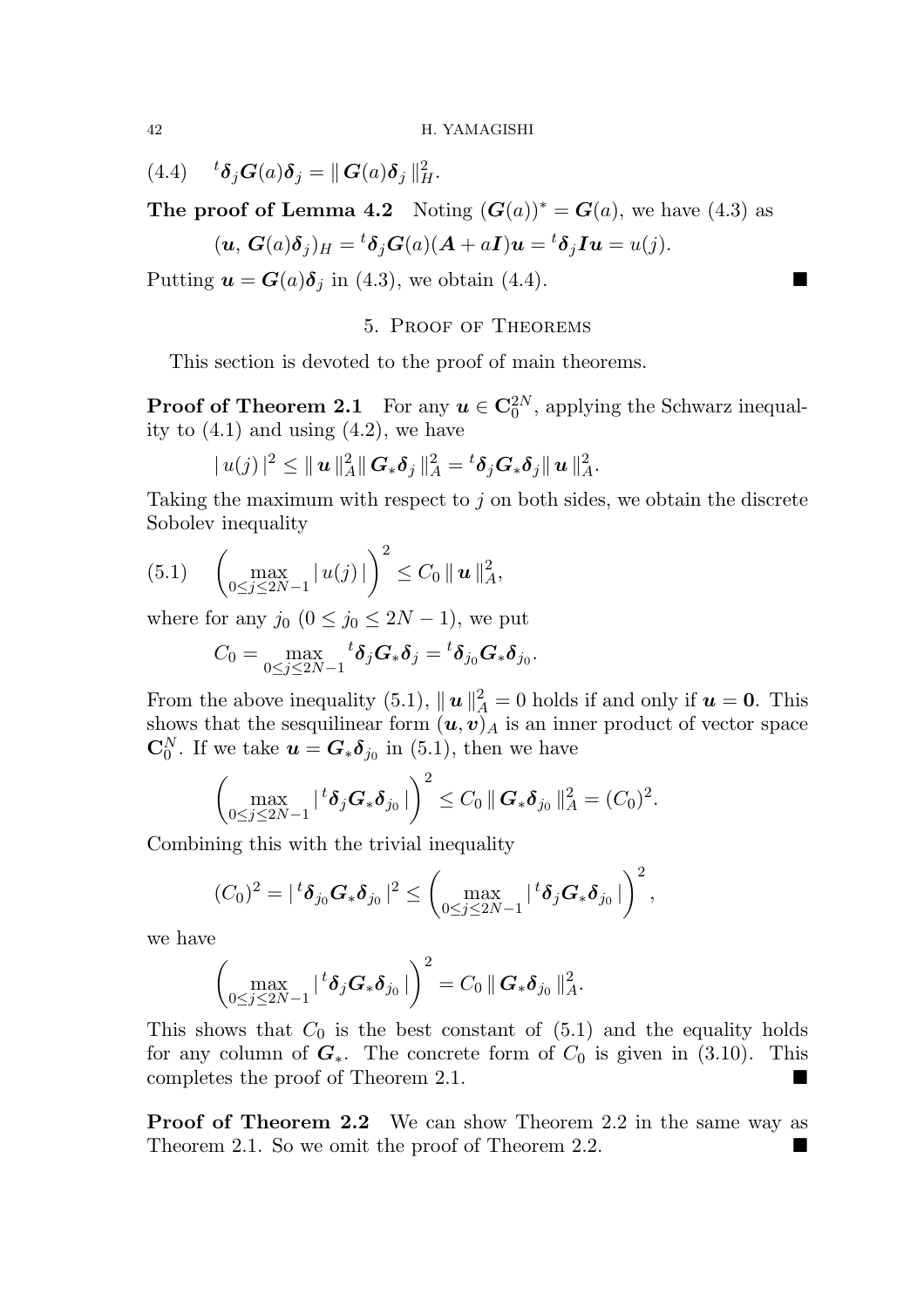**Proof of Theorem 2.3** Replacing t by s in  $(3.5)$ , we have

$$
\boldsymbol{u}(s) = \int_{-\infty}^{\infty} \boldsymbol{H}_*(s-t) \boldsymbol{f}(t) dt,
$$

or equivalently

(5.2) 
$$
u(j,s) = {}^{t}\delta_{j}u(s) = \int_{-\infty}^{\infty} {}^{t}\delta_{j}H_{*}(s-t)f(t)dt = \int_{-\infty}^{\infty} {}^{t}\left(H_{*}(s-t)\delta_{j}\right)f(t)dt.
$$

Applying the Schwarz inequality to (5.2), we have

$$
|u(j,s)|^2 \leq \int_{-\infty}^{\infty} \|\boldsymbol{H}_*(s-t)\boldsymbol{\delta}_j\|^2 dt \int_{-\infty}^{\infty} \|\boldsymbol{f}(t)\|^2 dt =
$$

$$
\int_{-\infty}^{\infty} \|\boldsymbol{H}_*(t)\boldsymbol{\delta}_j\|^2 dt \int_{-\infty}^{\infty} \left\|\left(\frac{d}{dt} + \boldsymbol{A} + a\boldsymbol{I}\right)\boldsymbol{u}(t)\right\|^2 dt,
$$

where we use  $(3.4)$ . Taking the supremum with respect to j and s, we obtain the discrete Sobolev-type inequality

$$
(5.3)\quad \left(\sup_{\substack{0\leq j\leq 2N-1\\-\infty
$$

where for any  $j_0$   $(0 \le j_0 \le 2N - 1)$ , we put

$$
C_1(a) = \max_{0 \le j \le 2N-1} \int_{-\infty}^{\infty} ||\boldsymbol{H}_*(t)\boldsymbol{\delta}_j||^2 dt = \int_{-\infty}^{\infty} ||\boldsymbol{H}_*(t)\boldsymbol{\delta}_{j_0}||^2 dt.
$$

Here, we introduce the vector  $U(t)$  defined as

(5.4) 
$$
\boldsymbol{U}(t) = \int_{-\infty}^{\infty} \boldsymbol{H}_*(t-s) \boldsymbol{H}_*(-s) \boldsymbol{\delta}_{j_0} ds,
$$

$$
U(j,t) = {}^t \boldsymbol{\delta}_j \boldsymbol{U}(t) = \int_{-\infty}^{\infty} {}^t \boldsymbol{\delta}_j \boldsymbol{H}_*(t-s) \boldsymbol{H}_*(-s) \boldsymbol{\delta}_{j_0} ds.
$$

Then we have

$$
\left(\sup_{\substack{0\leq j\leq 2N-1\\-\infty  

$$
C_1(a)\int_{-\infty}^{\infty}\|\mathbf{H}_*(-t)\delta_{j_0}\|^2dt = (C_1(a))^2.
$$
$$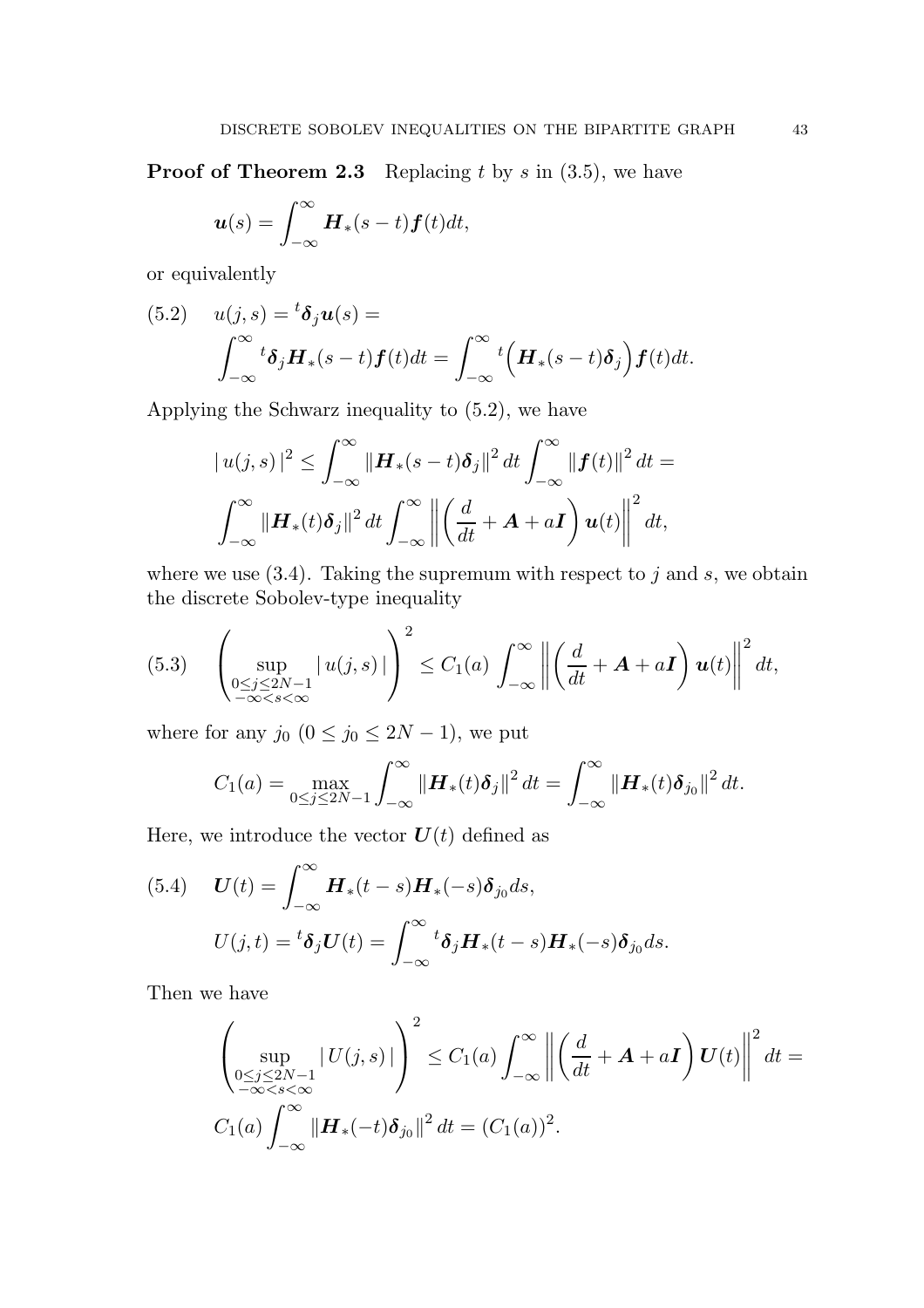Combining this with the trivial inequality

$$
(C_1(a))^2 = |U(j_0, 0)|^2 \le \left(\sup_{\substack{0 \le j \le 2N-1 \\ -\infty < s < \infty}} |U(j, s)|\right)^2,
$$

we have

$$
\left(\sup_{\substack{0\leq j\leq 2N-1\\-\infty
$$

This shows that  $C_1(a)$  is the best constant of  $(5.3)$  and the equality holds for  $u(t) = U(t)$ . The concrete form of  $C_1(a)$  is given in (3.12). From (5.4), we have

(5.5) 
$$
\boldsymbol{U}(t) = \int_{-\infty}^{\infty} \boldsymbol{H}_*(t-s) \boldsymbol{H}_*(-s) \delta_{j_0} ds =
$$

$$
\int_{-\infty}^{\infty} Y(t-s) e^{-a(t-s)} \boldsymbol{H}(t-s) Y(-s) e^{-a(-s)} \boldsymbol{H}(-s) \delta_{j_0} ds =
$$

$$
\int_{-\infty}^{0 \wedge t} e^{-a(t-2s)} \boldsymbol{H}(t-2s) \delta_{j_0} ds,
$$

where  $x \vee y = \max\{x, y\}$  and  $x \wedge y = \min\{x, y\}$  satisfies the relation

$$
\begin{cases}\nx \lor y + x \land y = x + y \\
x \lor y - x \land y = |x - y|\n\end{cases}\n\Leftrightarrow\n\begin{cases}\nx \lor y = \frac{1}{2}(x + y + |x - y|) \\
x \land y = \frac{1}{2}(x + y - |x - y|)\n\end{cases}
$$

.

From this relation, we have

$$
0 \wedge t = \frac{1}{2}(0 + t - |0 - t|) = \frac{1}{2}(t - |t|).
$$

For (5.5), if we replace  $\sigma = t - 2s$ 

$$
\frac{s|\ -\infty\ \to\ 0 \wedge t}{\sigma|\ \infty\ \to\ |t|} \qquad ds = -\frac{1}{2}d\sigma,
$$

then we have  $(2.4)$ . This completes the proof of Theorem 2.3.

## **ACKNOWLEDGMENT**

This research is supported by J. S. P. S. Grant-in-Aid for Scientific Research (C) No.18K03340.